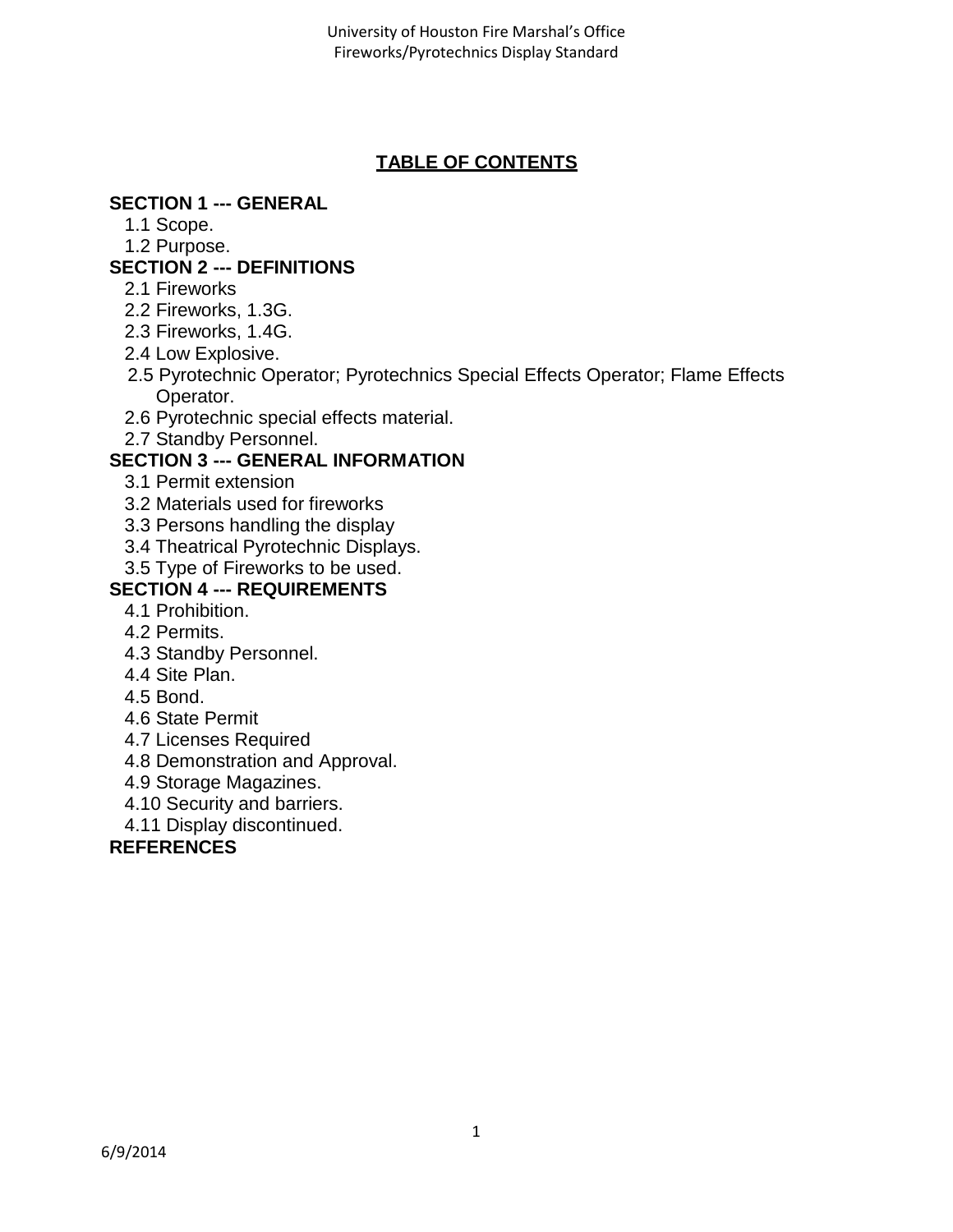## **SECTION 1 --- GENERAL**

## **1.1 Scope.**

Fireworks displays on the University of Houston campus shall be in accordance with this standard.

## **1.2 Purpose.**

This standard shall provide guidelines for Pyrotechnic Operators and Inspectors in the use and setting up of indoor and outdoor Fireworks Displays. Displays may be either aerial or non-aerial displays.

## **SECTION 2 --- DEFINITIONS**

## **2.1 Fireworks.**

Fireworks are a combustible or explosive composition, or any substance, combination of substances, or device prepared for the purpose of producing a visible or audible effect by combustion, explosion, deflagration or detonation. Fireworks include but are not limited to: blank cartridges, toy pistols, toy cannons, toy canes, or toy guns, in which explosives are used; firecrackers, torpedoes, sky-rockets, Roman candles, sparklers, or other devices of like construction; any devices containing an explosive or flammable compound; or any tablet or other device containing an explosive substance. Fireworks do not include auto flares; paper caps containing an average of 0.25 grains of explosive content per cap or less; and toy pistols, toy canes, toy guns, or other devices for use of such caps.

## **2.2 Fireworks, 1.3G.**

"Fireworks 1.3G" means a large fireworks device:

(A) Primarily designed to produce visible or audible effects by combustion,

deflagration, or detonation; and

(B) Classified as a 1.3G explosive by the department in 49 C.F.R. Part 173 (1996).

## **2.3 Fireworks, 1.4G.**

"Fireworks 1.4G" means a small fireworks device:

- (A) Primarily designed to produce visible or audible effects by combustion, deflagration, or detonation;
- (B) That complies with the construction, labeling, and chemical composition requirements of the United States Consumer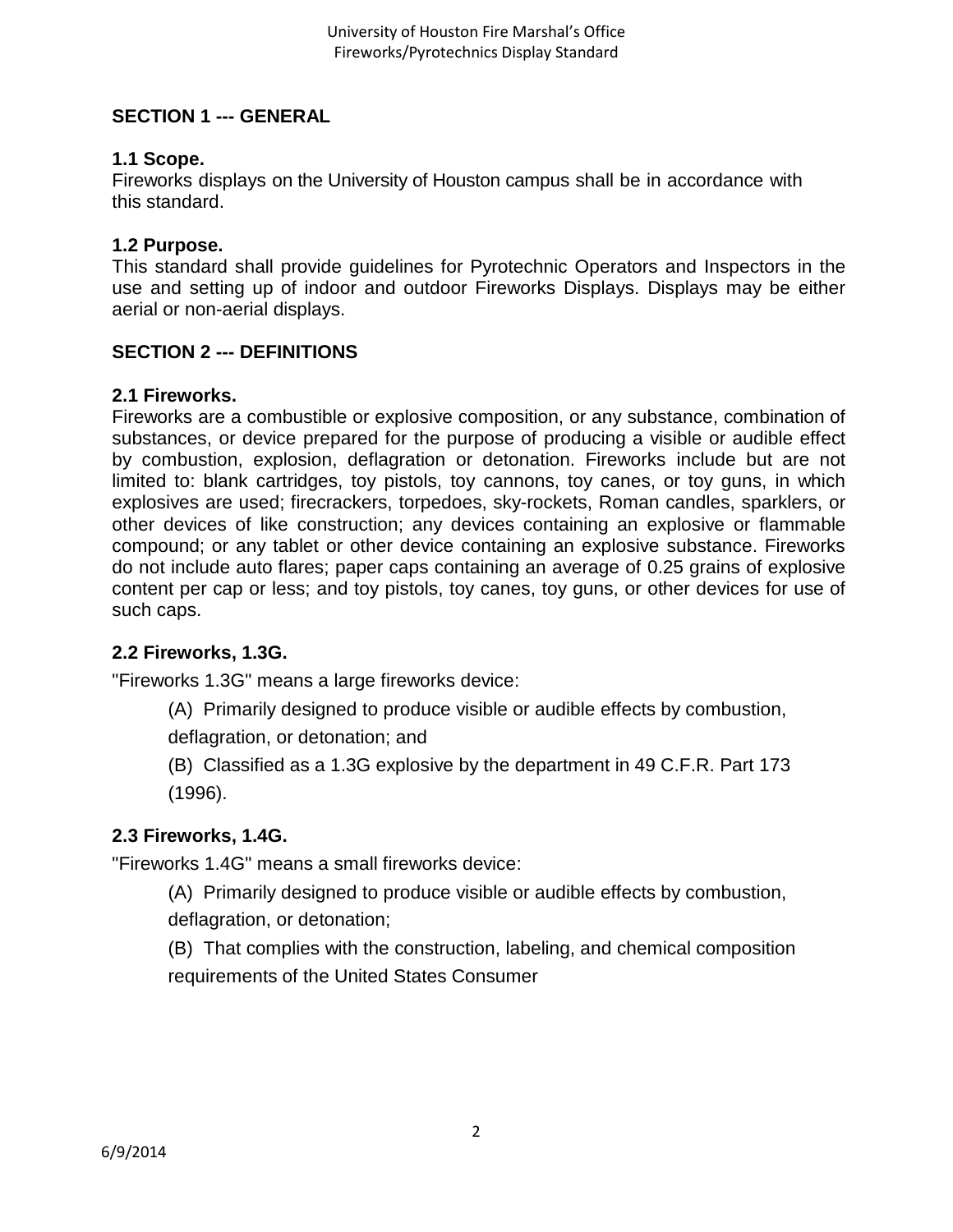## **2.4 Low Explosive.**

"Low Explosive", is explosive material, which will burn or deflagrate when ignited. It is characterized by a reaction rate that is less than the speed of sound. Examples of low explosives are black powder, safety fuse, igniters, igniter cord; fuse lighters; 1.3G fireworks; 1.3G composite solid propellants and fireworks defined as 1.4G Explosives, as defined by the DOT.

## **2.5 Pyrotechnic Operator; Pyrotechnics Special Effects Operator; Flame Effects Operator.**

A Pyrotechnic Operator, Pyrotechnics Special Effects Operator or a Flame Effects Operator, respectively, are individual(s) approved by the Fire Marshal to be responsible for pyrotechnics, pyrotechnic special effects material, flame effects or any combination thereof, and holds an appropriate and current State of Texas License, issued by the Texas Department of Insurance, in that respective discipline(s).

## **2.6 Pyrotechnic special effects material.**

Pyrotechnic special effects material is a low explosive material other than detonating cord, commonly used in motion picture, television, theatrical, or group entertainment production for which a permit from the Fire Marshal is required for use or storage.

## **2.7 Standby Personnel.**

Standby personnel shall be fire inspectors, as certified by the Texas Commission on Fire Protection, who are current members of the University of Houston Fire Marshal's Office, and required by the Fire Marshal to perform standby duties at all fireworks events, as provided for in this standard.

## **SECTION 3 --- GENERAL INFORMATION**

## **3.1 Permit extension.**

When a permit for fireworks display is issued it shall be for a period of time designated on the permit. The permit shall not be transferable.

## **3.2 Materials used for fireworks.**

The material to be used for a fireworks display shall not be stored on the University of Houston Campus, but shall be brought in on the day of the display and then shall be taken immediately to the place of display for further handling and storage.

## **3.3 Persons handling the display.**

The person handling the display of fireworks shall meet all the requirements of the Texas Department of Insurance, *"Texas Occupations Code"*, Chapter 2154; the *"Texas Administrative Code"*, Title 28 and any other requirements as specified by the Fire Marshal.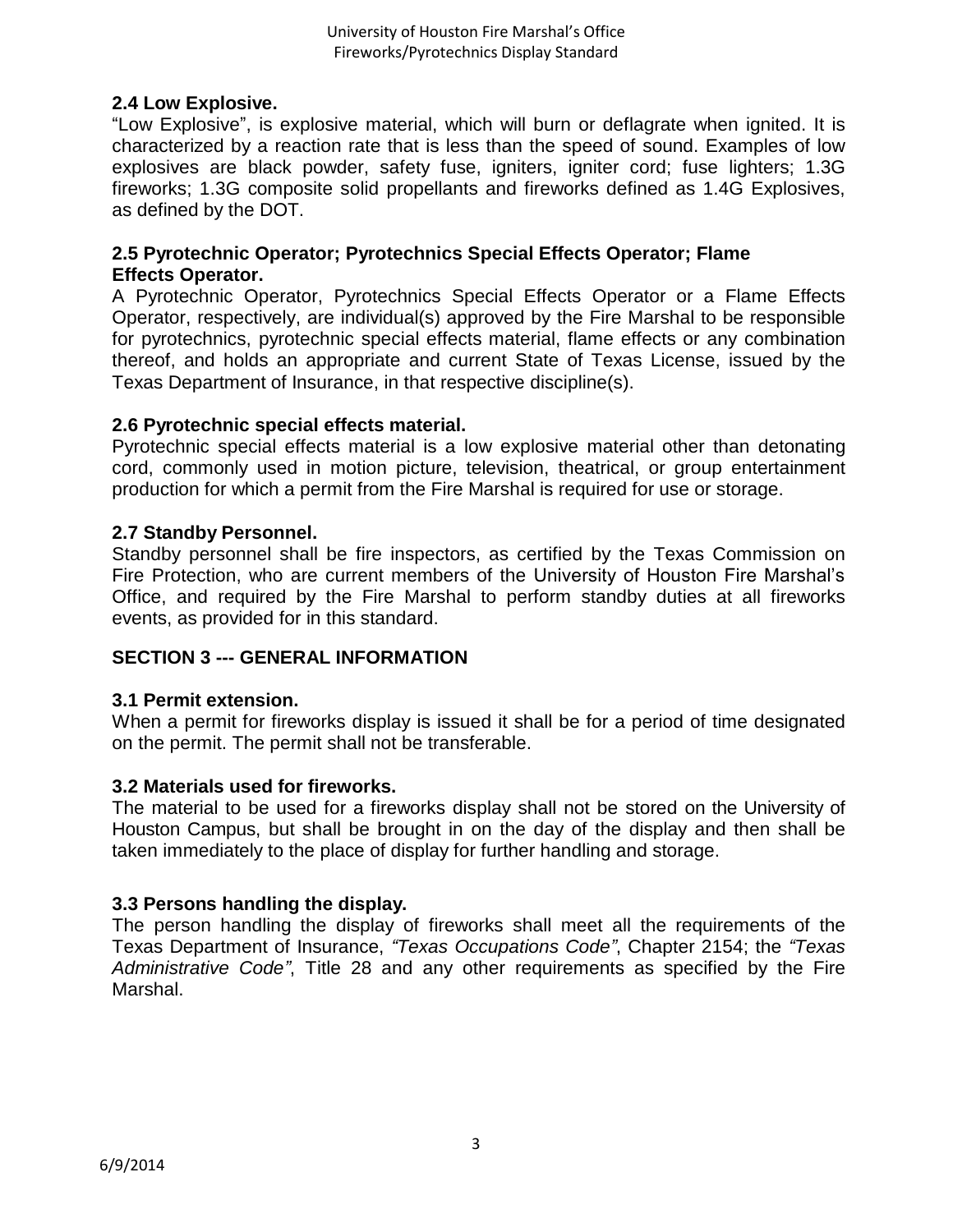## **3.4 Theatrical Pyrotechnic Displays.**

Theatrical Pyrotechnic Displays shall require a permit and the presence of Standby Personnel. A copy of the plans indicating the exact placement of the pyrotechnic displays, and the distances from audience, stage props, scenery, curtains, performers and other items incidental to the theatrical performance, shall accompany each permit application. Exact type of pyrotechnic devices to be used shall be noted. This diagram shall indicate the points at which the pyrotechnic devices are located to be discharged, the fallout radius for each pyrotechnic device used in the performance and the lines behind which the audience shall be restrained. The determination of the necessity of Standby Personnel will be made by the Fire Marshal's Office. See Section 12.4.3.

## **3.5 Type of Fireworks to be used.**

Only "1.4G" and 1.3G" are allowed to be used.

## **SECTION 4 --- REQUIREMENTS**

#### **4.1 Prohibition.**

Possession, assembly, sale, purchase, transportation, storage, use, discharge, detonation and handling of fireworks, except for public display by a pyrotechnic operator, licensed in the state of Texas, and operating under an approved permit are prohibited on the University of Houston Campus.

#### **4.2 Plans and Permits**

Before the performance of any production, the permit applicant shall submit a plan and a list of proposed materials, for the use of pyrotechnics, to the Fire Marshal's Office. An application for a permit shall be submitted not less than 14 business days prior to event. Permits shall be granted only to an approved pyrotechnic operator according to Section 12.2.5, of this Standard.

## **To Apply for an** *Aerial or Indoor Pyrotechnics/Fireworks Display Permit*

Submit required permit and attachments in person to:

University of Houston Department of Public Safety Fire Marshal's Office, Environmental Health and Life Safety 4513 Cullen Blvd., Bldg 106, Second Floor, Houston, TX 77204-1005 Telephone: 713-743-5858 Website:<http://www.uh.edu/ehls/fire>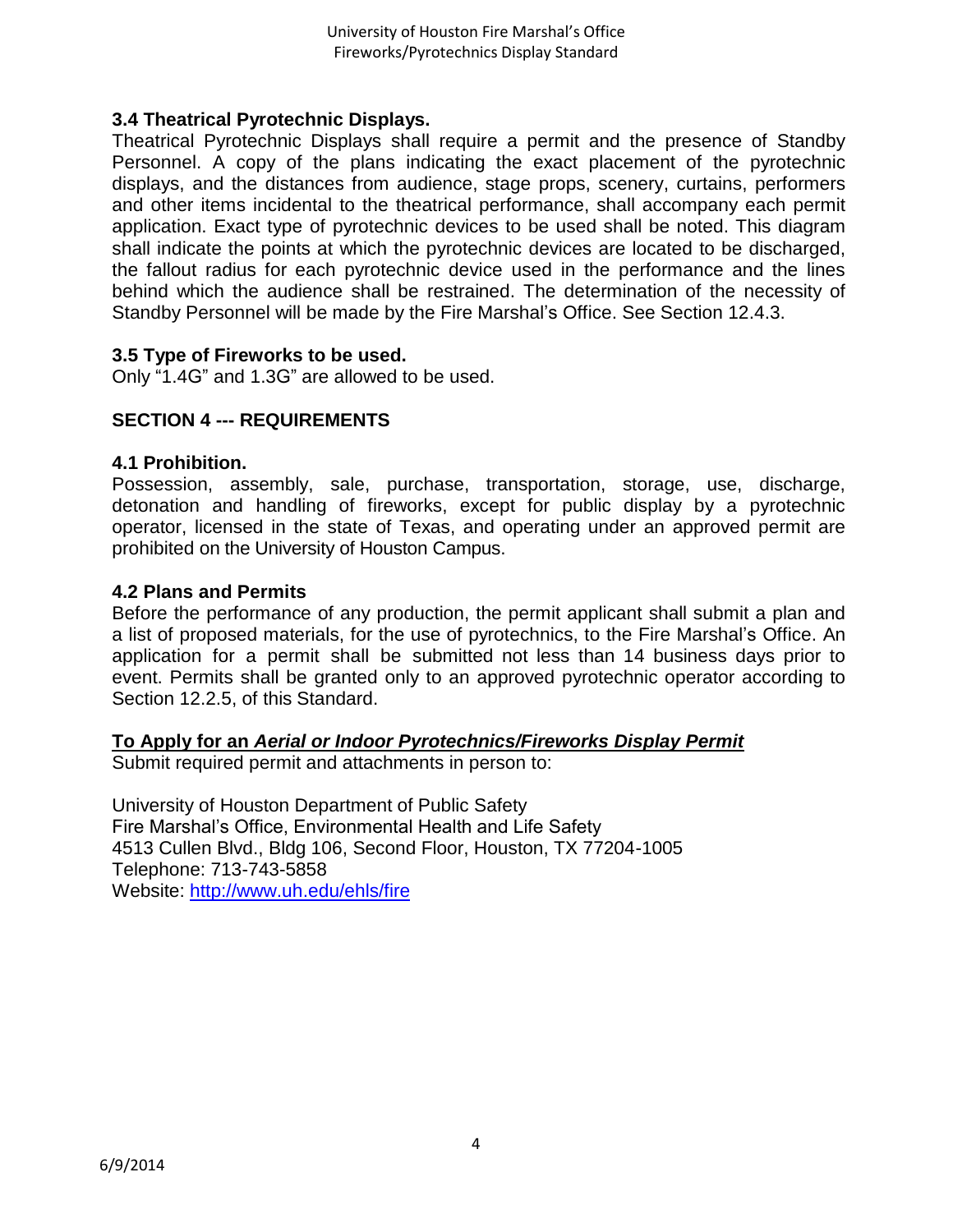## **4.3 Standby Personnel.**

General requirements for Standby Personnel are as follows:

- 1) There shall be a minimum of two Standby Personnel for all aerial displays.
- 2) There shall be a minimum of one Standby Person for non-aerial (theatrical) displays, additional standby personnel may be required by the Fire Inspector.
- 3) University of Houston DPS special event fees may apply

## **4.4 Site Plan.**

A copy of the site plan showing the exact placement of launching site, distance to spectators, buildings, tents, fuel pumps, parking and other objects in the vicinity, shall accompany each permit application. Exact type of fireworks to be used shall be noted. The minimum distance required is *70 feet per inch* of size of shells.

#### **4.5 Bond.**

The permit requester shall furnish a bond or certificate of insurance in an amount deemed adequate by the building owner/operator or The Fire Marshal's Office in the event that there is no owner/operator for the payment of damages which could be caused either to a person or persons or to property by reason of the permitted display and arising from acts of the permit requester, agents, employees, or subcontractors.

#### **4.6 State Permit.**

Proof of State Permit application shall be provided. (Requirement for Aerial Display only)

*NOTE***:** Chapter 2154 of the *Texas Occupations Code* establishes additional requirements in regards to certain flame effects or pyrotechnics, including requirements for an operator's license and insurance. Applicable provisions of state laws and regulations must be complied with in addition to provisions of the *Fire Code* and this standard.

## **4.7 Licenses Required.**

Proof of Pyrotechnic Operator License, a Pyrotechnic Special Effects License, or Flames Effects Operators License shall comply with Section 12.2.5 of this Standard.

## **4.8 Demonstration and Approval.**

A demonstration of pyrotechnic special effects to be used shall be provided for the Fire Inspector a minimum of 24 hours prior to the event as long as a permit has been issued.